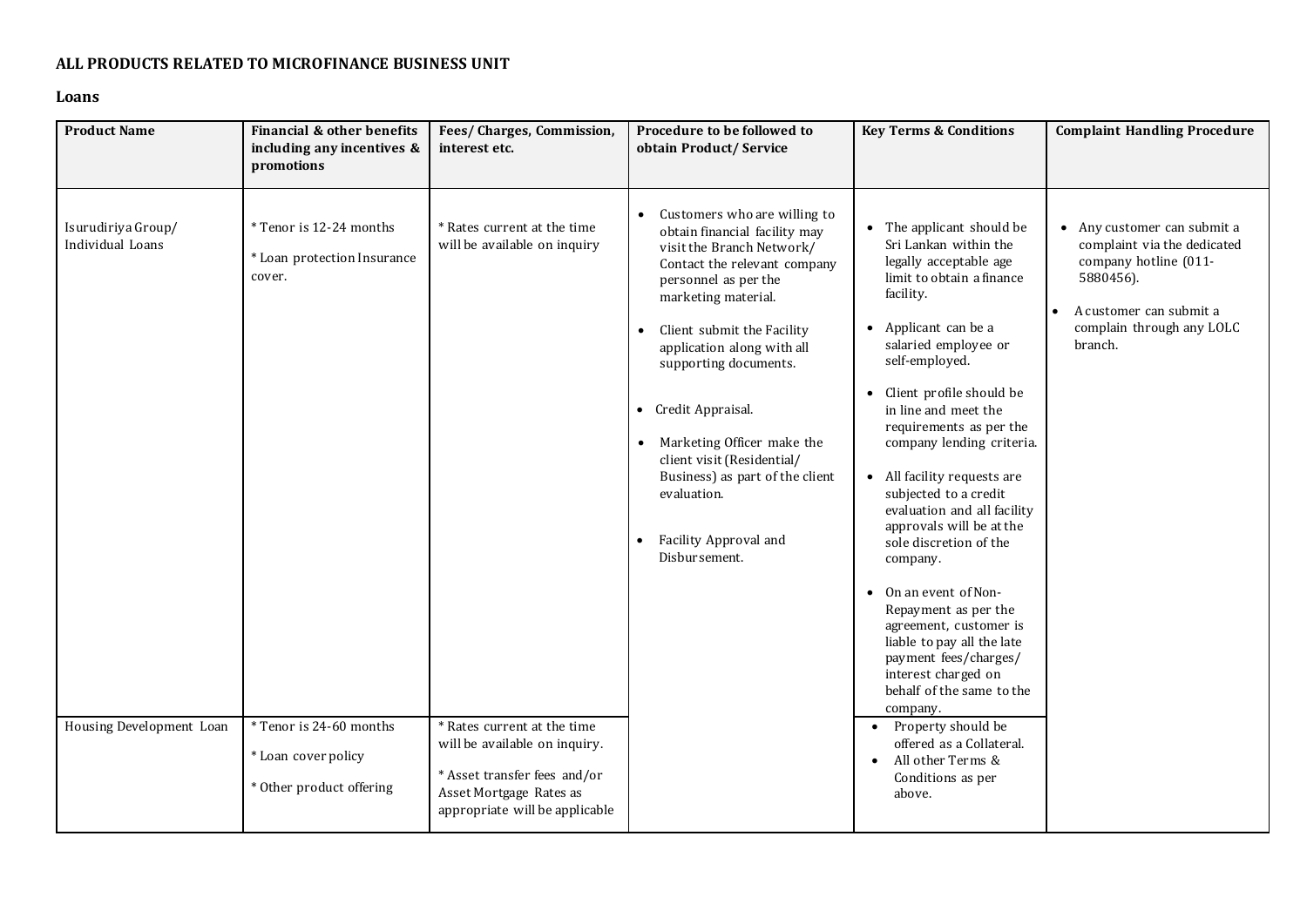| Business Loan | * Tenor is 24-60 months  | * Rates current at the time    | Property should be                            |  |
|---------------|--------------------------|--------------------------------|-----------------------------------------------|--|
|               | Loan cover policy *      | will be available on inquiry.  | offered as a Collateral.<br>All other Terms & |  |
|               | * Other product offering | * Asset transfer fees and/or   | Conditions as per above.                      |  |
|               |                          | Asset Mortgage Rates as        |                                               |  |
|               |                          | appropriate will be applicable |                                               |  |
|               |                          |                                |                                               |  |